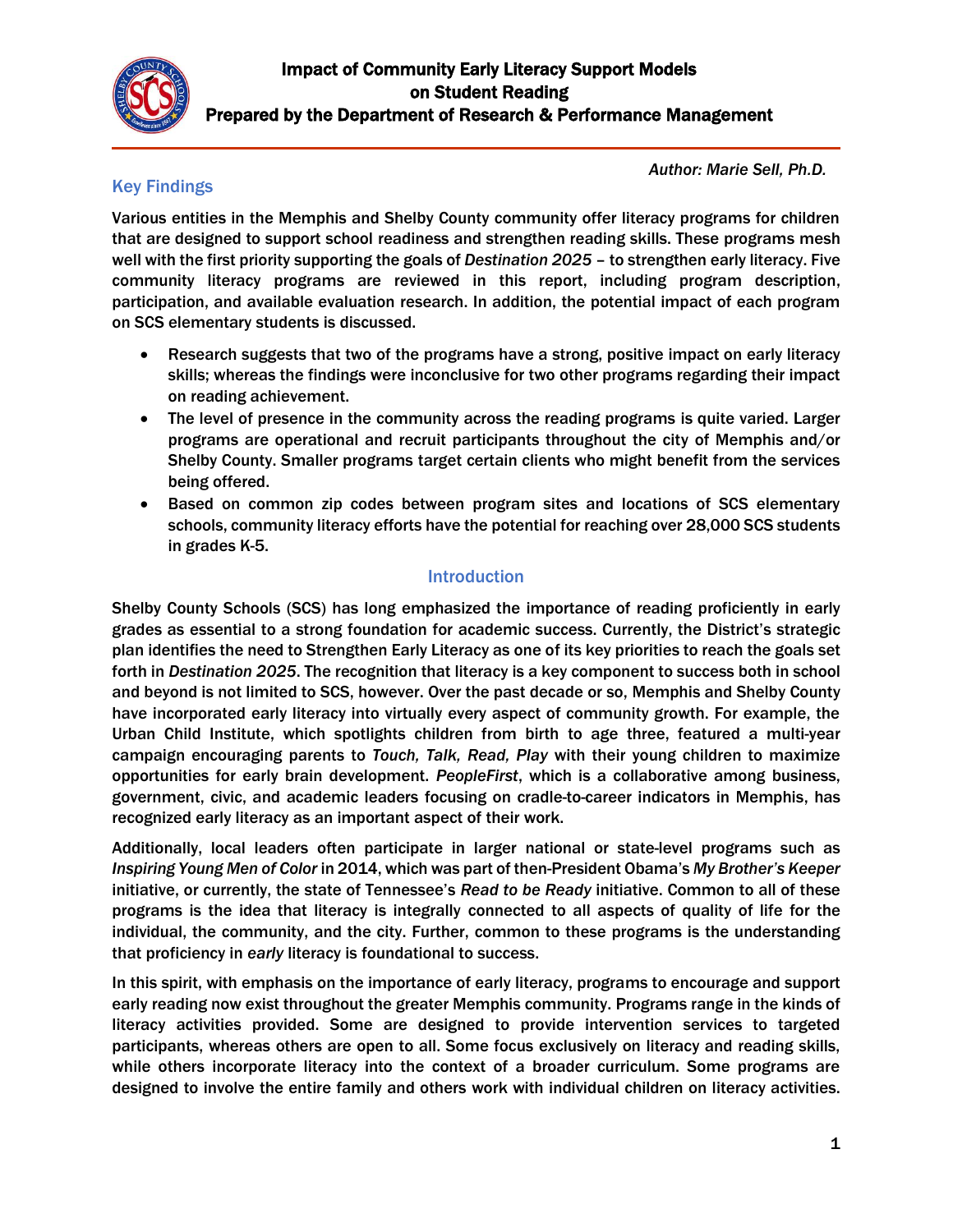

Most programs target children in the earliest years of life with the goal of creating enthusiastic readers and bolstering reading skills.

#### Early Literacy Support Programs

Five literacy programs that are relatively prominent in the community will be discussed in this report. They include Shelby County Books from Birth, Cornerstone Home Visiting Program through Porter-Leath, the Memphis Public Libraries' Explore Memphis Summer Learning Program, Team Read at Shelby County Schools, and the Literacy Mid-South Summer Reading Program. These five were chosen for their level of visibility and for their potential impact on many elementary school students within the District. The overview table below includes highlights of each program. Additional program information is included in the discussion throughout the report. The report concludes with an analysis of the potential impact of these programs on students in the District.

| <b>Description of Literacy Support Programs</b>                                                                                                                                                                                  |                                                                                                                                                                                                                     |                                                                                                                                                                                                                         |                                  |  |  |  |  |
|----------------------------------------------------------------------------------------------------------------------------------------------------------------------------------------------------------------------------------|---------------------------------------------------------------------------------------------------------------------------------------------------------------------------------------------------------------------|-------------------------------------------------------------------------------------------------------------------------------------------------------------------------------------------------------------------------|----------------------------------|--|--|--|--|
| <b>Program Name</b>                                                                                                                                                                                                              | <b>Description</b>                                                                                                                                                                                                  | <b>Literacy Component</b>                                                                                                                                                                                               | Child vs.<br><b>Family Focus</b> |  |  |  |  |
| Shelby County<br><b>Books from Birth</b>                                                                                                                                                                                         | Mails one new, age-<br>appropriate book per month to<br>any resident of Shelby County<br>age five years or younger at no<br>cost to the family.                                                                     | Allows each child to build a<br>home library of new, age-<br>appropriate books. A child who<br>enrolls at birth and remains in<br>the program until his or her<br>fifth birthday will accrue 60<br>children's books.    | Family                           |  |  |  |  |
| Porter-Leath<br>Cornerstone<br>Home Visiting Program                                                                                                                                                                             | Delivers curriculum during<br>home visits to pregnant and<br>parenting families of children<br>up to five years of age focusing<br>on preventative health, healthy<br>parenting practices, and school<br>readiness. | Emphasis on early literacy skills<br>is incorporated into lessons<br>about language development<br>and language use for children<br>up to kindergarten.                                                                 | Family                           |  |  |  |  |
| <b>Memphis Public Libraries</b><br><b>Explore Memphis</b><br><b>Summer Learning</b><br>Program                                                                                                                                   | <b>Engages Memphis community</b><br>in summer learning through a<br>four-part program: Read,<br>Explore, Participate, Share<br>during the months of June and<br>July.                                               | Encourages literacy activities<br>through library card<br>applications and book check<br>outs, free book giveaways,<br>tracking reading<br>accomplishments, or engaging<br>participants in story time or<br>book clubs. | Child or Family                  |  |  |  |  |
| <b>Shelby County Schools</b><br><b>Team Read</b>                                                                                                                                                                                 | Volunteer Team Read coaches<br>tutor second-grade students on<br>Fry sight words to help<br>strengthen student reading<br>skills.                                                                                   | Focuses on reading activities<br>that help students learn Fry<br>sight words and practice with<br>reading words in the context of<br>text passages or books.                                                            | Child                            |  |  |  |  |
| Reading program that<br>implements 75- or 90-minute<br>Literacy Mid-South<br>reading blocks during the day<br><b>Summer Reading</b><br>in summer camp settings with<br>Program<br>the goal of mitigating summer<br>reading loss. |                                                                                                                                                                                                                     | Encourages summer literacy<br>activities and reading of books<br>that are matched to each<br>child's individual reading level.                                                                                          | Child                            |  |  |  |  |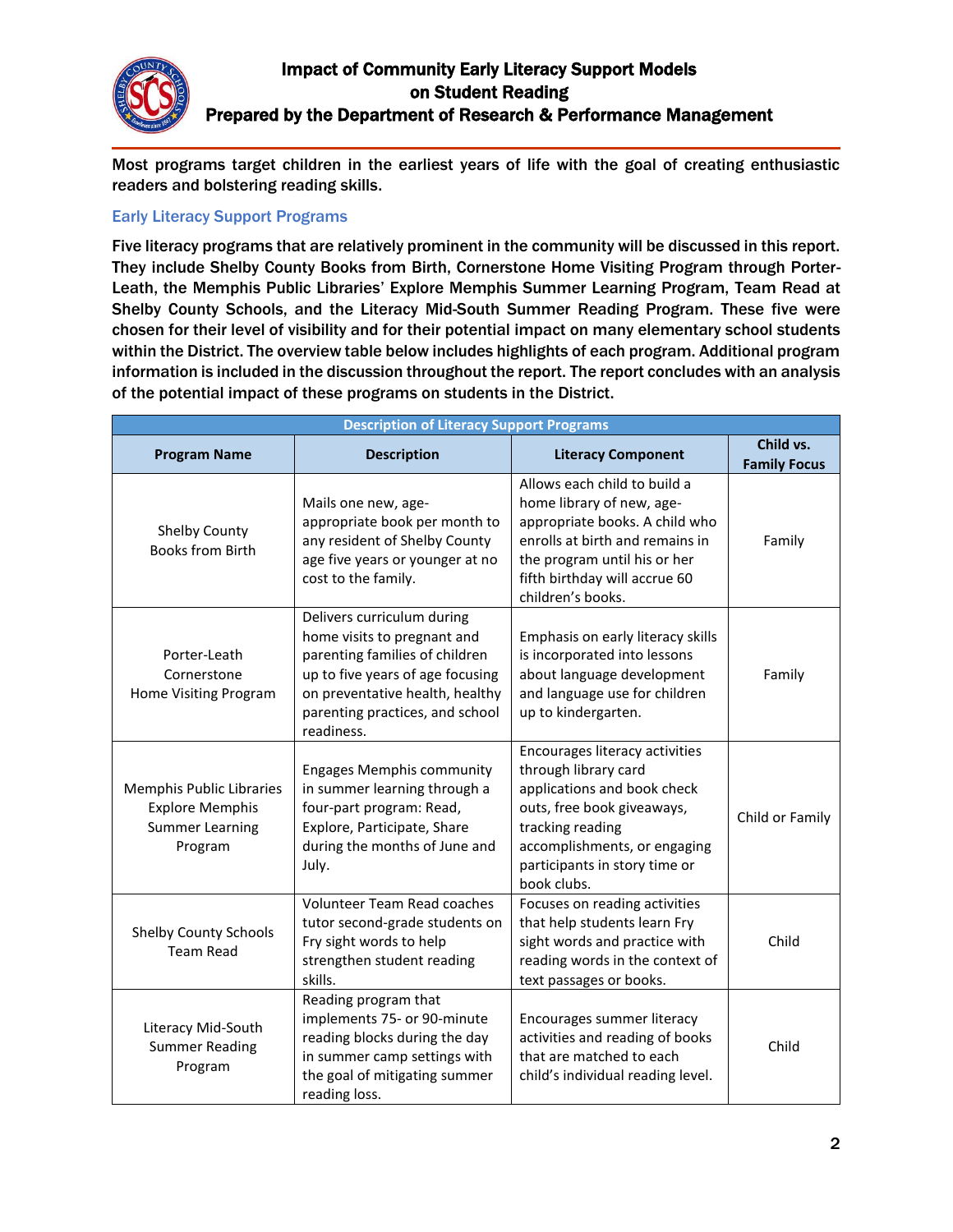

#### Shelby County Books from Birth

#### Program Description and Participation

Shelby County Books from Birth (BfB) is the local affiliate of Dolly Parton's Imagination Library. According to its website [\(www.booksfrombirth.org](http://www.booksfrombirth.org/)), the mission of BfB is "to promote kindergarten readiness and strengthen family bonds in Shelby County by providing age-appropriate books for all children from birth to age five." BfB fulfills its mission by mailing one new, age-appropriate book to each program participant once a month to help build the child's home library. All Shelby County residents five years old or younger are eligible to participate in BfB at no cost to the family. A child who enrolls at birth will receive 60 children's books by the time he or she is five years old. To participate in the program, families only need to sign their children up. Families with more than one child are encouraged to enroll all of them, so that each child has a personal library. BfB promotes program awareness in multiple ways, including sign-up booths at community festivals/events; enrollment cards available at libraries, child care centers, community centers, pediatrician offices, and other places families with young children frequent; coordinating with other programs serving children to encourage enrollment; and maintaining an active website with a sign-up link. In addition, families of children born with state health care insurance are automatically enrolled in the program unless they choose to opt out. Through efforts such as these, BfB is active in every zip code in the county and, as of December 2016, had a 66% participation rate county-wide, with 44,246 of the eligible 67,153 children participating. Looking exclusively at zip codes in which SCS elementary schools are located, the participation rate is 65%.

#### Evaluative Research

Local research evaluating BfB found that a cohort of students who participated in the program performed better on kindergarten readiness measures at the beginning of kindergarten than did a comparison cohort of non-participants who enrolled in the same schools. <sup>1</sup> BFB participants were identified by parents who responded to a question on a survey about their children's reading experiences prior to kindergarten that they completed during kindergarten registration. Analyses accounted for factors known to influence school- and reading-readiness, including age in months at the beginning of kindergarten, family economic status, early care experiences (e.g., pre-K, child care center, parent/relative care), and family reading habits. BfB participation was associated with an 8 point higher score on a scale of early literacy skills (out of 86 possible points) compared to nonparticipation, and a 1.8 point increase on a scale of early numeracy (out of 27 possible points).

Subsequent analyses that also controlled for influencing factors found that the same cohort of BfB participants continued to outperform the comparison cohort on both formative and summative reading assessments up through the end of third grade, $2,3$  the last year that student data were analyzed. Additional analyses revealed that the longer children were in the program (i.e., the more books they received), the higher their early literacy scores on a kindergarten readiness measure on the first day of school.<sup>4</sup>

Statewide research revealed that teachers of pre-K and Kindergarten students who participated in Imagination Library performed "better than expected" or "much better than expected" compared to students in previous classes. Further, teachers scored participating students higher than their nonparticipating classmates in Reading Skills, Speaking Skills, Thinking Skills, and Social Skills at both the pre-K and Kindergarten levels.<sup>5</sup> Additional research of the Imagination Library program found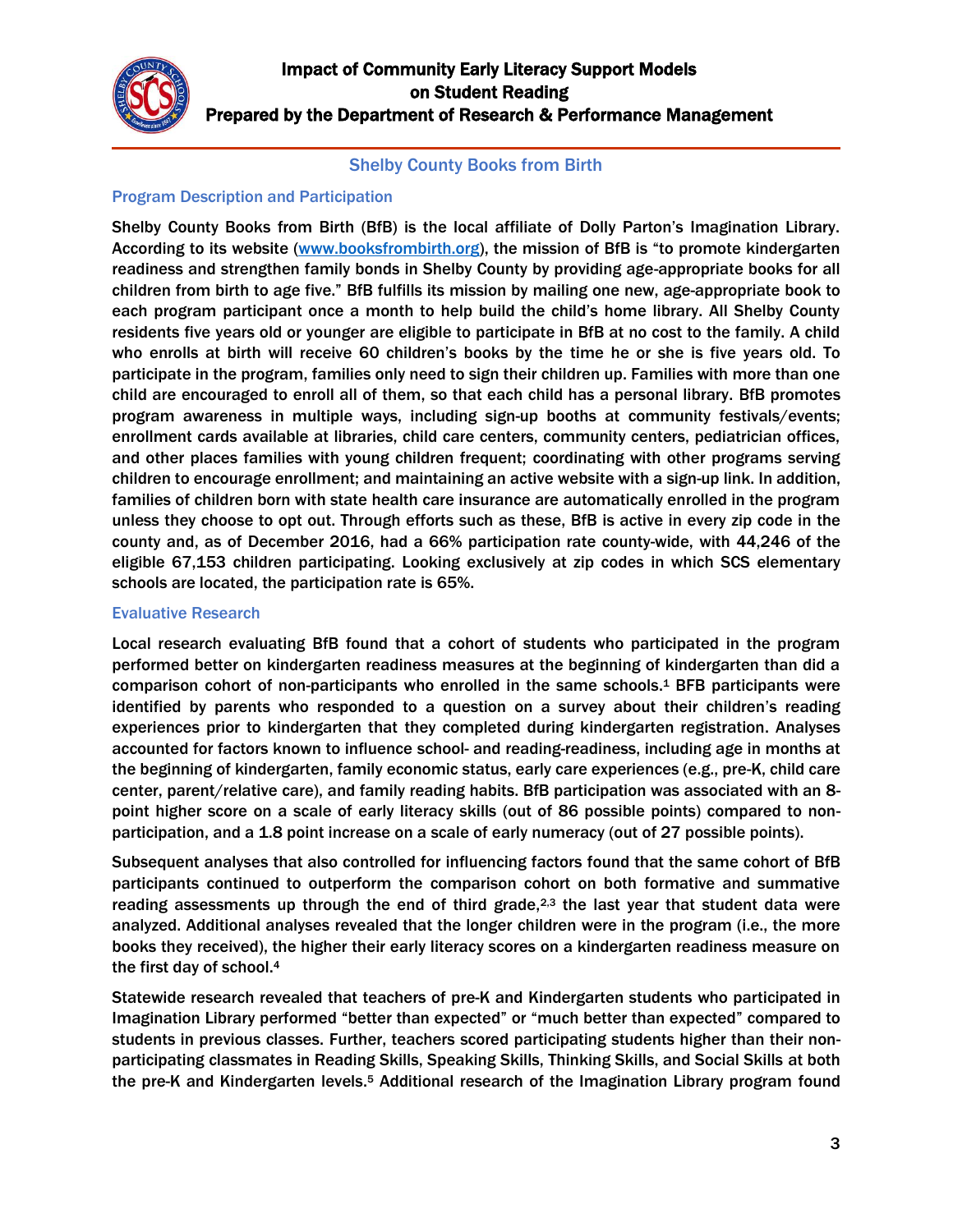

that parent participants reported being more enthusiastic about reading and reported reading more often with their children after being enrolled in the program for a year.<sup>6,7</sup>

### Cornerstone Home Visiting Program

#### Program Description and Participation

Cornerstone is a home visiting program through Porter-Leath that provides services to pregnant and parenting families with children up to age five. Cornerstone uses the widely-known, evidence-based Parents as Teachers (PAT) model and curriculum [\(parentsasteachers.org\)](http://www.parentsasteachers.org/) to provide information to participating families on most aspects of early childhood care and development, such as preventative health, healthy parenting practices, and school readiness. A basic tenet of PAT is that parents are their children's first teacher. The curriculum is designed to match the developmental level of the children. For example, families with infants and younger toddlers may learn more about physical development and communication with their youngest children. Families with children three to five years old receive a curriculum that focuses, in part, on language development and cognitive development including age-appropriate early literacy skills. In addition to information provided in home visiting sessions, home visitors help connect families with resources available in the community to provide assistance with additional family needs or interests.

Cornerstone services are available for any pregnant or parenting family with children up to age five. Porter-Leath relies on both recruiting and referrals to enroll families in the program. In 2015-16, the program was active in 26 zip codes in the Memphis/Shelby County area, and provided services to 372 children, 124 of whom were three to five year olds. However, approximately 30% of the families did not complete the program.

### Evaluative Research

There is no research that specifically evaluates the impact of Porter-Leath's Cornerstone program; however, there is extensive research on the Parents as Teachers in multiple settings. Much of the early research<sup>8,9</sup> identified that program participation resulted in increases in parent knowledge about child development and growth and increases in parents' use of healthy parenting practices, both of which led to improved child outcomes. Specifically related to literacy outcomes, PAT parent participants compared to non-participants engaged in more language and literacy activities including telling stories and reciting nursery rhymes, reading aloud to their children, regularly taking their children to the library, and modeling reading and writing to their children. Comparisons of PAT participants versus non-participants who were comparable on demographic and socioeconomic indicators showed that children whose families participated in PAT entered kindergarten more reading-ready than non-participants<sup>10</sup> and that PAT participants outperformed comparison groups on standardized tests of achievement from first through fourth grade.<sup>11,12</sup>

More recent research<sup>13,14</sup> has examined the implementation of the Parents as Teachers model in conjunction with other interventions such as participation in a pre-Kindergarten class or a free book program such as Imagination Library. Children who participated in combined programs again showed greater school readiness compared to non-participating cohorts, and these children continued to outperform the comparison groups throughout early elementary school. Additionally, children who participated in combined programs outperformed children who participated in only one intervention program, such as only PAT or only pre-Kindergarten.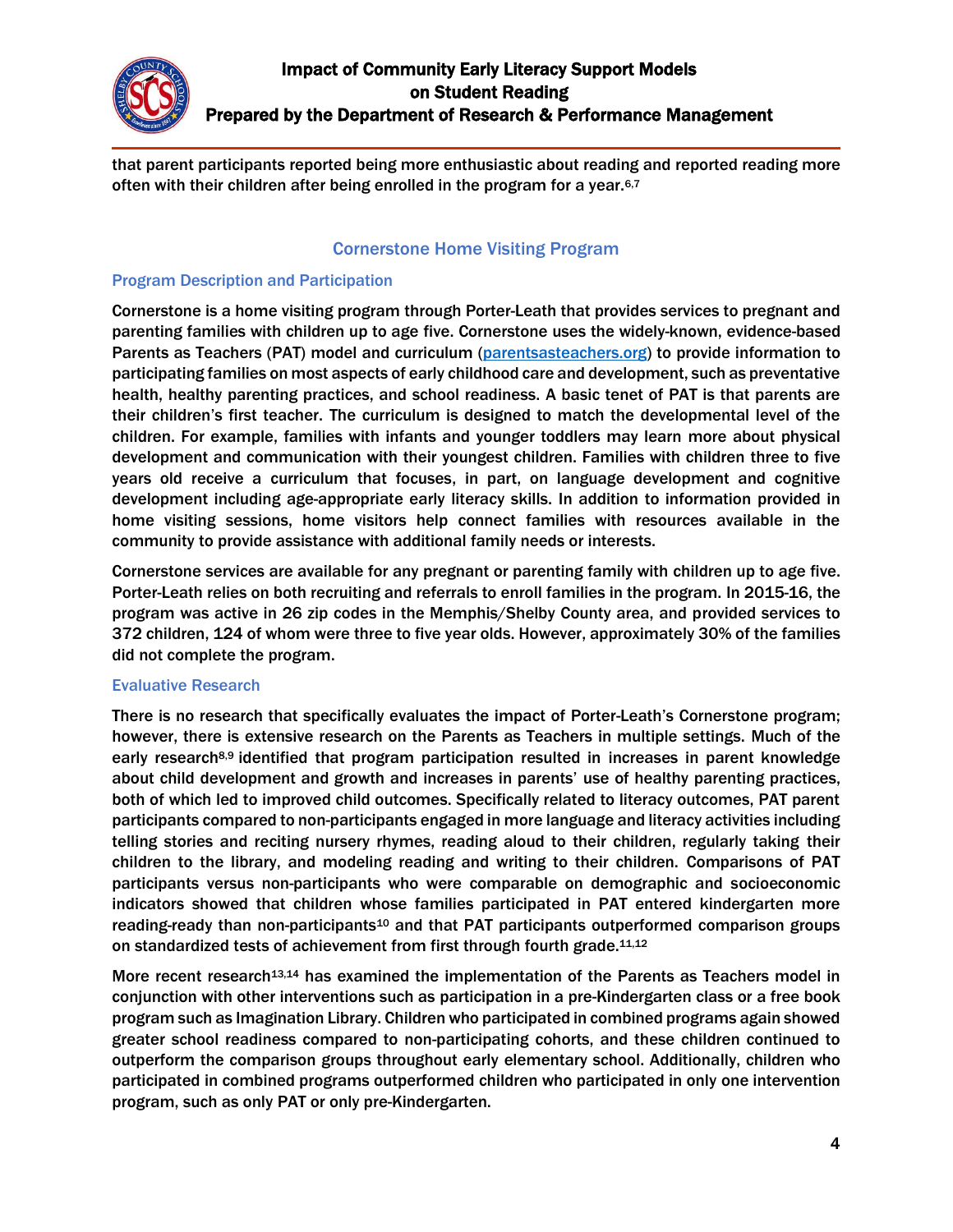

### Explore Memphis Summer Learning Program

### Program Description and Participation

The Explore Memphis Summer Learning Program [\(www.memphispubliclibrary.org/exploremephis/\)](http://www.memphispubliclibrary.org/exploremephis/) aims to provide educational activities over the summer to help students maintain what they learned during the school year. The program takes place during June and July at the main library and at every branch within the Memphis Public Libraries system. It has four components – Read, Explore, Participate, and Share – that are linked together to help generate interest and promote academic growth. *Read* encourages program participants to sign up for library cards and check out books. In 2016, there were also free book giveaways, participant book reviews, and methods to track individual reading accomplishments. *Explore* invites program participants to visit Memphis events and attractions as patrons of the library. For example, last summer partnering sites allowed free admission for library card holders or library branches had free event passes to distribute to patrons. The *Participate* component includes the programs offered at the library such as story time or book clubs. In addition to programs with a reading focus, the library branches offer topic-based learning sessions to tap into patrons' interests. Some examples of programs offered last summer include gardening, video production, and art. *Share* allowed participants to share their Explore Memphis experiences on social media through the hashtag campaign *#explorememphis2016*.

Memphis Public Library reports that there were 55,164 active users across all ages during June and July of 2016. Over eleven thousand (11,395) of those users were reported to be "youth active users." Active users are patrons who check out books/e-books, log into the library computer, or apply for a library card. In addition, 1,044 programs were offered at library locations throughout the city, the bulk of which were geared toward children 18 years old or under. The average attendance per session was 40 participants for programs designed for children up to age five; 33 participants per session for programs geared toward six to 12 year olds; and six participants per session for programs for teens between 13 and 18 years.

### Evaluative Research

There is no evaluation of the Memphis Public Library summer program; however, research on other library-based summer reading programs shows participation positively impacts children's reading abilities and vocabulary gains,<sup>15</sup> and mitigates summer learning loss compared to children who do not participate or who participate in alternate activities such as summer day camp or summer school.16,17 While there are many benefits to library-based summer reading programs, the greatest strength appears to be that they successfully engage children in voluntary free reading and have the resources (varieties in books) to tap into multiple reading interests and reading levels.<sup>17</sup> Research also has revealed that the amount of reading matters. Children who read more books over the summer made more reading gains than those who read less.<sup>15</sup>

A longitudinal evaluation<sup>18</sup> of library summer reading programs in Virginia extended this finding across years. Data from four groups of students who were matched on demographics and reading ability allowed for comparisons of children who participated in library summer reading programs for one year or two years versus non-participants for one year or two years. Both groups of participating students maintained their reading levels over the summer, whereas both groups of non-participants demonstrated summer learning loss. Between the two groups of participants, students who were two-year participants had higher English/Reading scores than did one-year participants, indicating that there are benefits to participating more, and that the benefits are cumulative.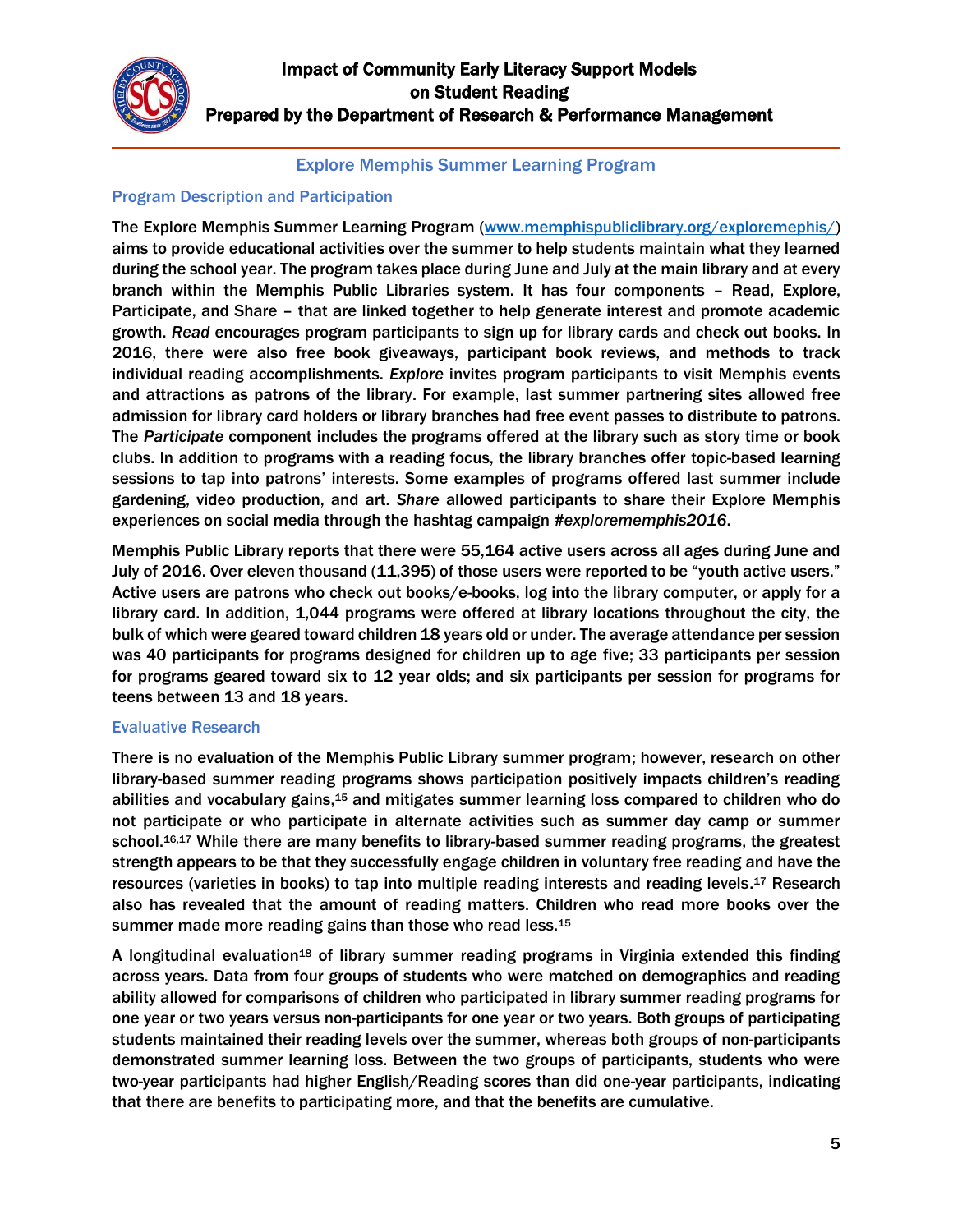

Currently, best practices for high-quality library summer reading programs<sup>19,20</sup> reflect an awareness of diversity among library patrons, as well as advances in media technology. For example, library programs are encouraged to provide access to books written by authors from multiple ethnic and racial backgrounds to capture the interest of racially diverse patrons. Additionally, programs are encouraged to have book clubs and other book sharing activities for children, ample audio books available for downloading and listening, apps for book searches, as well as guidance on online searches, all of which are aimed at generating interest and tapping into multiple learning styles. A Google search of "social media and summer library programs" resulted in multiple ways libraries are using social media, including marketing their programs, encouraging participants to share their experiences, and offering summer camp classes in social media use for children and teens. Each of these best practices demonstrates library programs' adaptability in being able to continually generate interest among patrons so that they participate and *read* during the summer months. Ultimately, the success of summer library programs (as measured by student reading scores) is dependent on children engaging in voluntary free reading.

### Team Read

#### Program Description and Participation

Team Read is a reading coaching program in Shelby County Schools that is designed to strengthen the reading skills of second-grade students. Staffed entirely by volunteers who serve as reading coaches, Team Read focuses on teaching students Fry sight words through a variety of reading activities. Fry sight words are some of the most common words found in English text. Gaining fluency in reading frequent sight words aids reading comprehension. Students meet one-on-one for 30 minutes with their coaches to work on learning Fry sight words and then practice reading them in the context of passages and books. Ideally, Team Read is operational in each school by October of each year allowing students to participate in coaching sessions for approximately six months during the year.

Team Read had a program in 29 elementary schools during 2015–16. Seven hundred twenty-eight (728) second-grade students completed the program in their schools, and an additional 178 students participated in some portion of the program. Approximately 800 volunteers served as Team Read coaches.

#### Evaluative Research

In 2012–13 Team Read launched a pilot program in one elementary school. Volunteer reading coaches worked with students in half the second-grade classrooms. An evaluation of the pilot program<sup>21</sup> found that the Team Read participants learned statistically significantly more Fry words compared to the students in the non-participating second-grade classrooms. Additionally, the Team Read participants performed better on all three subtests of the SAT 10 reading assessment (Word Study Skills, Reading Comprehension, Reading Vocabulary) at the end of the school year, with difference in Reading Vocabulary reaching the level of statistical significance. Based on the promise of these findings, the Team Read program has expanded over the years to its current level of operation.

Evaluations of the larger scale Team Read program<sup>22,23</sup> have not found the same positive impact of program participation as was found in the pilot project, although differences in the program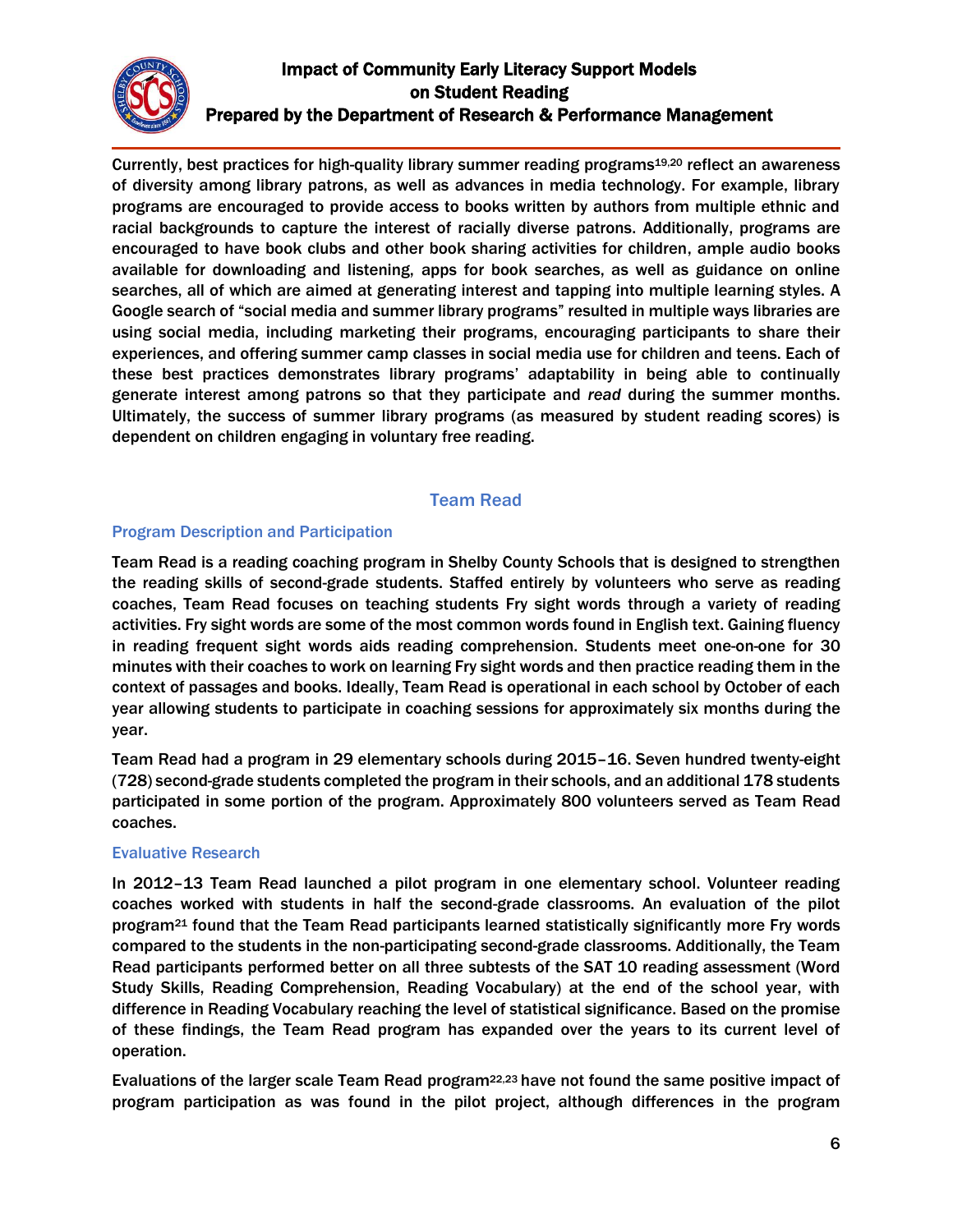

implementation and the comparison cohorts may explain differences in outcomes. As the program rapidly expanded, the importance of practicing reading Fry sight words in the context of passages and texts was not equally emphasized in all training sessions. Thus, some Team Read coaches focused mainly on using games and activities to learn Fry words and rarely included reading time in the coaching sessions, which was a departure from the coaching model used in the pilot project. Additionally, schools were only able to implement Team Read based on the number of coaches who volunteered at the school. Some schools had enough volunteer coaches to engage all second-grade students in Team Read, whereas others with fewer coaches had to select students to participate. For those schools, school staff helped select individual students from multiple classrooms to participate in Team Read instead of implement the program by classroom. Students participating in the program were poorer readers than the comparison cohort, despite being matched on multiple factors that influence reading success. Additionally, the comparison cohorts were selected from non-participating second-grade students across the district as opposed to within each participating school because in some schools all second-grade students were Team Read participants.

## Literacy Mid-South Summer Reading Program

#### Program Description and Participation

The Literacy Mid-South Summer Reading Program is implemented in summer day camps throughout Shelby County with the goal of mitigating summer learning loss. Summer camp programs that participate agree to set aside designated reading blocks for children to practice reading during the course of the day. Children who enroll in the program are first assessed with an online reading program, *Reading A–Z* [\(www.readinga-z.com\)](http://www.readinga-z.com/), to measure their reading comprehension and determine their reading level. Children are then provided with materials to read that match their reading level. The reading materials come from a variety of sources including the *Reading A-Z* website, a lending library from Literacy Mid-South, or other national models of reading.

Based on information gathered from a pilot project, Literacy Mid-South set as its goal for children to read at least 1,400 minutes while attending summer camps. Participating programs were asked to provide a 90-minute reading block four times per week or a 75-minute reading block five times per week to achieve this goal. Literacy Mid-South provided a curriculum for participating summer camps. Reading activities included teacher read alouds, small group reading, individual reading, and other reading activities. Literacy coaches were available to support programs with the implementation of their reading block activities. Enrolled children's reading minutes were tracked throughout the summer.

A general report from Literacy Mid-South<sup>24</sup> examined the Summer Reading Program in 2016. The program was active in 39 sites, with participating programs operational between 19-35 instructional days. Nine hundred ninety (990) children were pretested with *Reading A-Z* to determine their reading level. They joined an additional 1,071 children who participated in the reading block activities but did not take the pretest. Reading minutes were tracked for all 2,061 children. Children whose reading level was not determined through pretesting were provided with reading materials according to their current grade level. At the end of the summer, 619 children were administered the *Reading A-Z* posttest. Four hundred sixty-nine (469) children who participated in the Summer Reading Program had both a pretest and a posttest score.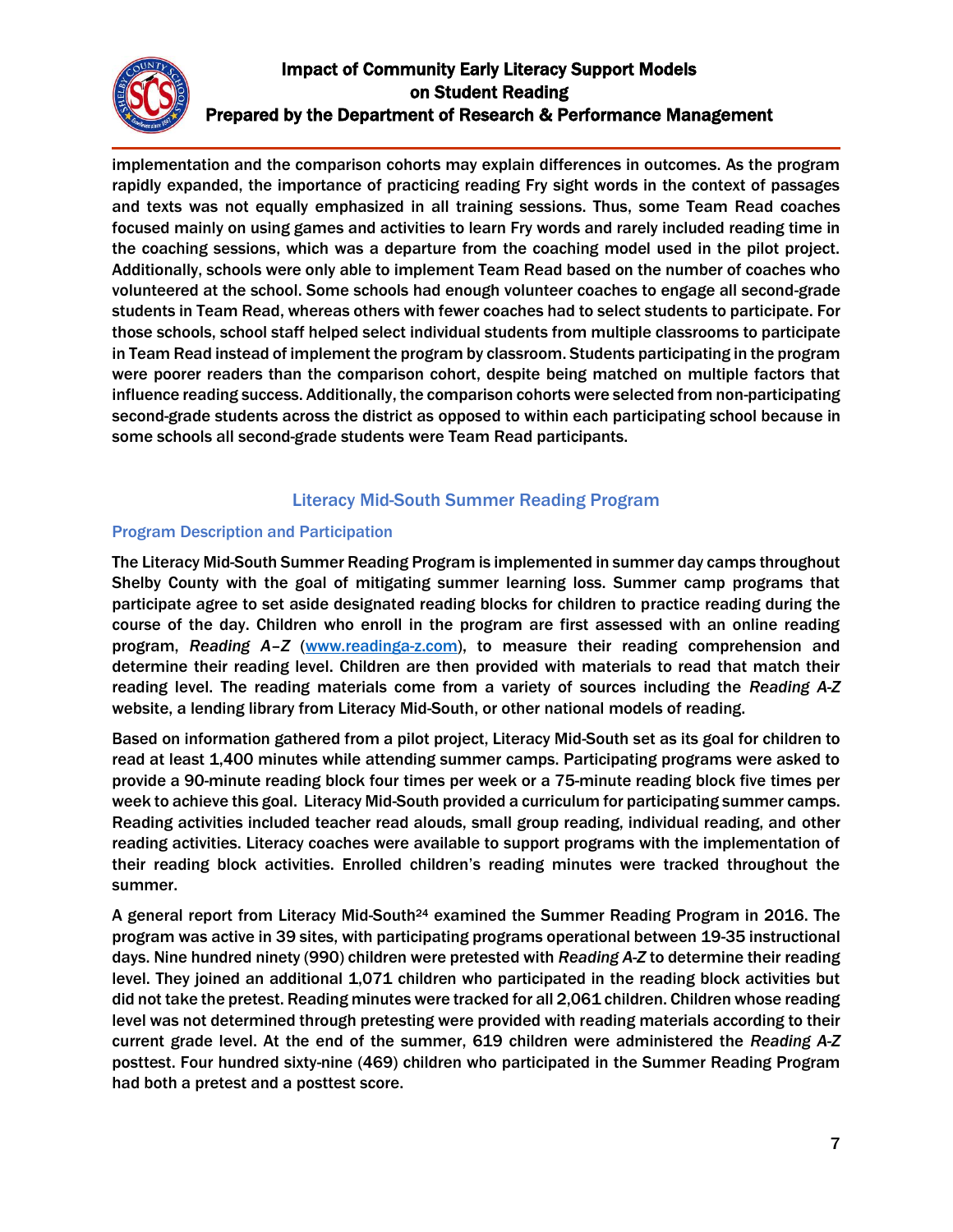

Attendance and reading rates varied by child. Children attended their respective summer camp programs an average of 7-to-8 days, with 25% of the campers attending 11 days or more. On average, campers logged 893 minutes of reading over the summer, with 232 campers achieving the 1,400 minute total reading goal set by Literacy Mid-South. To be included in analyses of program impact, children had to have attended their summer camp programs for at least four days.

#### Evaluative Research

Participating programs had varying challenges and degrees of success both with implementing the Literacy Mid-South Summer Reading Program and with tracking the reading minutes of participating children leading to questions about reliability of data. As a result, only a subset of data was analyzed to examine student outcomes.<sup>25</sup>

Reading gain or loss during the summer months was analyzed in two different ways. First, *Reading A-Z* pretest and posttest scores for 230 children were analyzed. The group, on average, demonstrated a 15-point gain from pretest to posttest scores. Further analyses revealed that of the 230 children, 154 (67%) demonstrated growth in reading comprehension, 34 (15%) demonstrated no change in reading comprehension, and 42 (18%) demonstrated comprehension loss from the beginning to the end of the Summer Reading Program.

A second analysis examined the change in MAP Reading scores for 237 students who participated in the program for whom both Spring 2016 and Fall 2016 scores were available. Overall, 52% of students either maintained or demonstrated a gain in reading ability according to MAP scores, although the rate of gain varied by level of reading skill. More students who were poorer readers (as defined as having the lowest 25% of MAP scores) maintained or increased their score compared to students who were stronger readers, or those with the top 25% of the scores (68% vs. 39%, respectively).

While these findings appear promising, it is difficult to determine the full impact of the Summer Reading Program due to the concerns about data reliability. Additionally, the lack of details regarding the two assessments makes it difficult to gauge how meaningful the difference is between pretest and posttest scores. Additional analyses of data in subsequent program years should help provide more conclusive information about the level of impact on reading outcomes due to participation in the Summer Reading Program.

## Potential Impact on SCS Students

Given the prevalence of reading programs in the greater Memphis community, chances are good that SCS students could participate in one or more of the five programs reviewed in this report over their tenure in elementary school. By the time children reach Kindergarten, they could have participated in Shelby County Books from Birth, Cornerstone Home Visiting, Explore Memphis Summer Learning Program at the library, or any combination of the three. Children in grades K-5 could potentially participate in Explore Memphis, Team Read (during second grade), the Literacy Mid-South Summer Reading Program, or a combination.

The Appendix to this report contains two tables. The first provides a list of zip codes in which SCS elementary schools are located and zip code locations in which the five reading programs are operational. From this table, it is easy to see zip code areas that are "resource rich" in terms of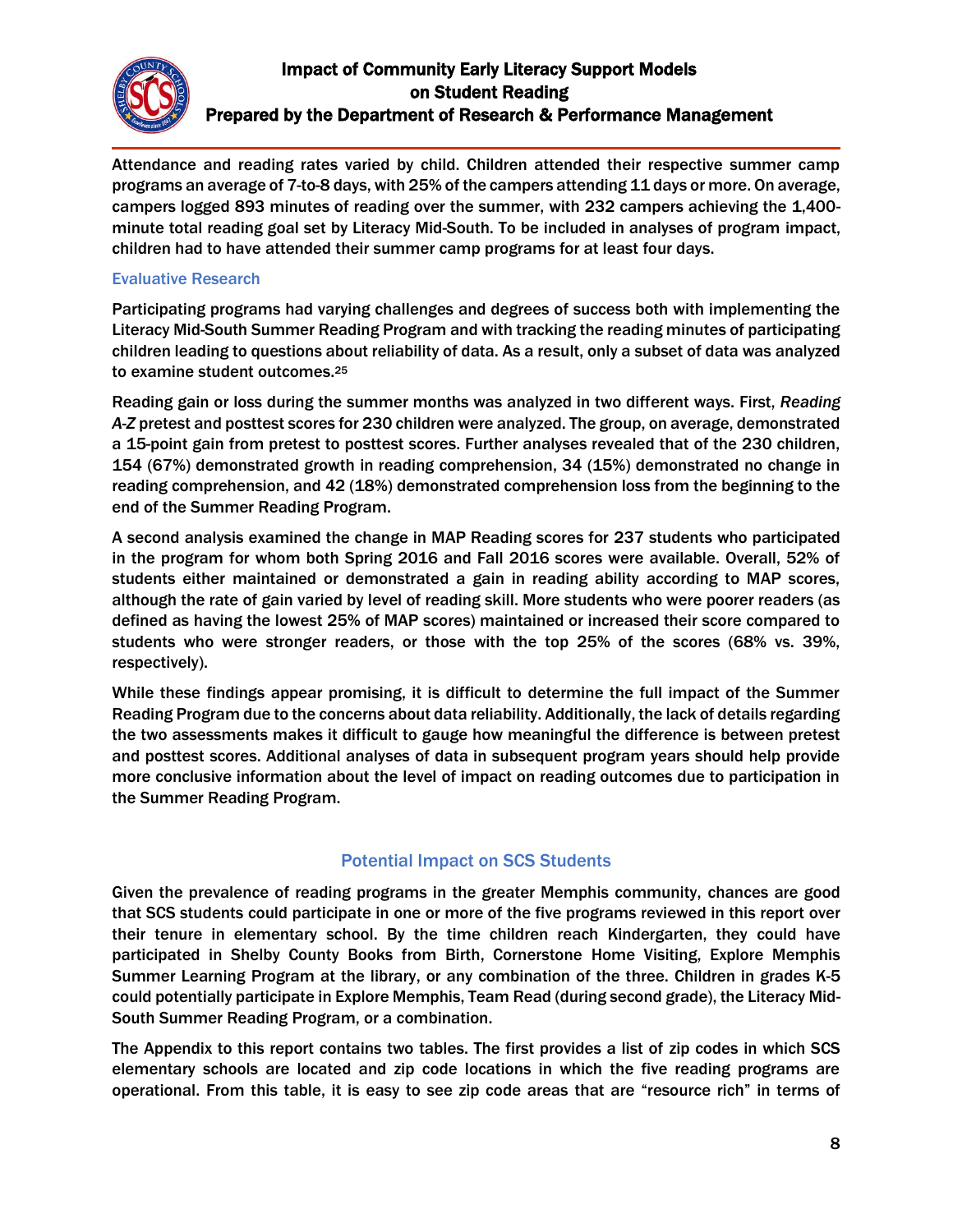

 $\overline{\phantom{a}}$  , where the contract of the contract of the contract of the contract of the contract of the contract of the contract of the contract of the contract of the contract of the contract of the contract of the contr

## Impact of Community Early Literacy Support Models on Student Reading Prepared by the Department of Research & Performance Management

reading programs versus zip codes in which only one or two of the programs are operational. The second table in the Appendix shows the current number of SCS students enrolled by grade by zip code for grades K-5. Comparing the two tables gives an indication of the number of SCS students potentially involved in each of the five programs.

There are a couple of different ways to consider the potential impact of these programs on SCS students.\* One is to consider the number of students who participate. Programs that are open to everyone such as Books from Birth or Explore Memphis have the potential to impact all students in the age range and zip codes they serve. Books from Birth serves children up to age five in all zip codes. Currently 7,850 students are enrolled in Kindergarten in the District. As noted above, BfB reported a 65% participation rate for children living in zip codes where SCS elementary schools are located. Thus, 5,102 Kindergarten students potentially could have participated in BfB prior to school entry. The public library's Explore Memphis program is open to any age and is housed in each branch in the library system. As such, the summer learning program was accessible (i.e., located within the zip code) to 28,087 SCS students currently in grades K-5.

Two other programs, Team Read and Literacy Mid-South's Summer Reading Program are open to most students, but still have constraints that limit the number of students who might participate. For example, the number of second-grade students who can participate in Team Read is limited by the number of reading coaches available, scheduling constraints of the school day, and space available for coaching sessions, among other factors. The Summer Reading Program is limited to students who are fiscally supported to attend summer camp (either by parent-pay tuition or by state child care vouchers), as well as by summer camp capacity and daily schedule. The 728 second-grade students who completed Team Read represents about 34% of the students at the schools in which there was a program. Literacy Mid-South was active in summer camps in 17 zip codes in which SCS elementary schools are located. Although 31,763 students attend grades K-5 in these 17 zip codes, true program impact would need to be gauged by calculating participation rates using summer camp enrollment, which are data that are not accessible for this report. Thus it is difficult to analyze program impact in terms of the percentage of participating students for the Summer Reading Program through Literacy Mid-South.

A second factor to consider when thinking about potential impact on SCS students has to do with the quality of impact on early literacy for students who do participate in one or more of the programs. The evaluative research on Books from Birth and library summer reading programs similar to Explore Memphis is relatively positive and consistent. Research found that participants in both programs showed more gains in reading compared to non-participants, and that the gains were maintained over time (up to the end of third grade for BfB and for up to two years for library summer reading programs). What makes these findings particularly compelling is the extent to which confounding

<sup>\*</sup>One program, Porter-Leath's Cornerstone Home Visiting, is substantially different from the other four with regard to enrollment criteria and number of families served. It is designed to provide a fairly comprehensive curriculum to a small number of families in settings that allow home visitors and families to incorporate the information in ways that address each family's individual needs. Although research supports the Parents as Teachers curriculum as an effective way to improve school readiness and early literacy in addition to other academic outcomes, Cornerstone's impact is probably best understood in terms of the academic progress of individual participants as opposed to the number of SCS students who participate. As such, Cornerstone will not be included in the remaining discussion of potential impact.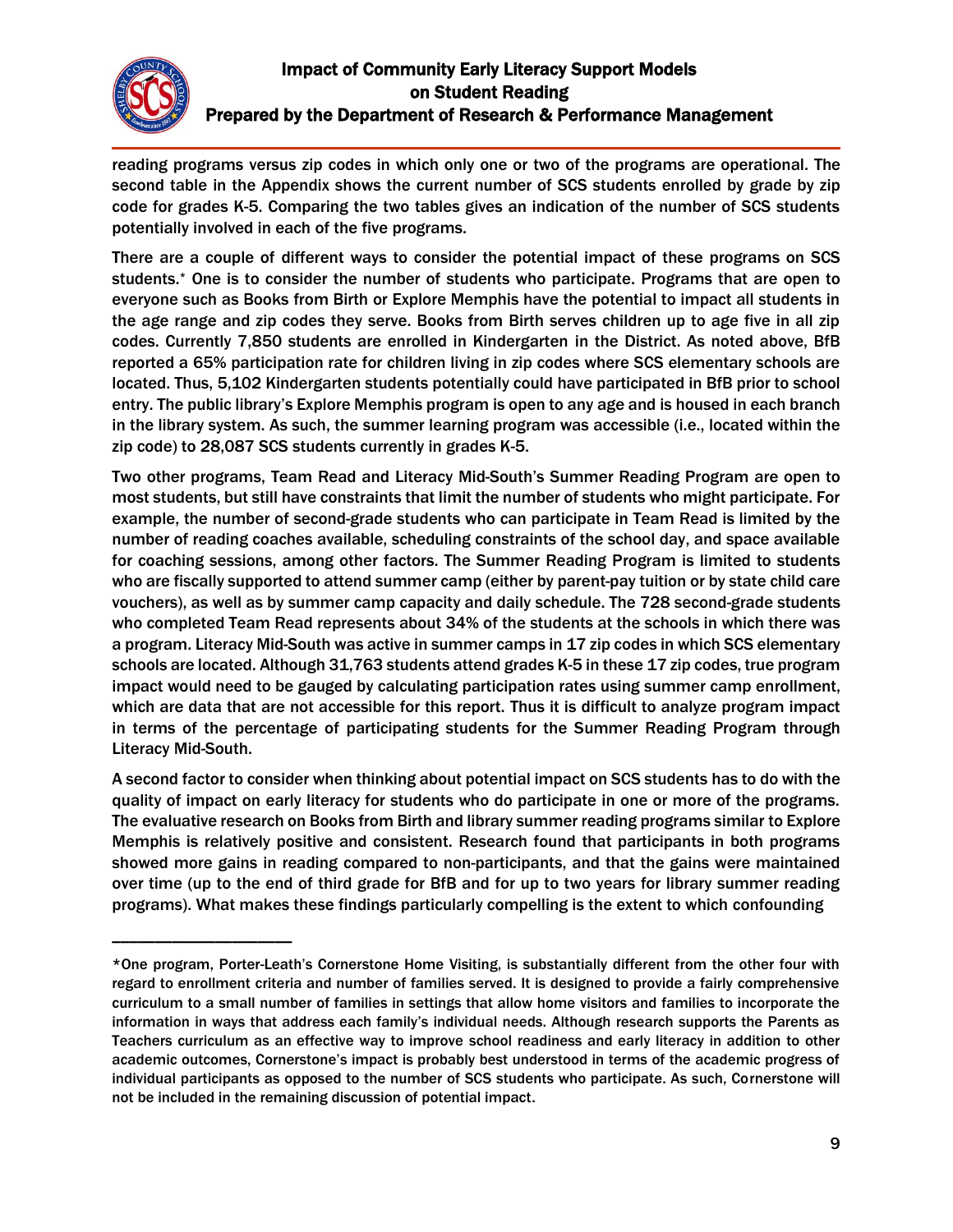

variables (such as student reading level) were controlled to minimize their effect on the outcomes. To the extent that the impact of extraneous variables can be mitigated through the statistical analyses, the more likely it is that the differences in reading scores between participants and nonparticipants is due to the early literacy program. Thus, it is likely that participation in these two programs would be a good way to enhance and strengthen the reading abilities of elementary students. Further, since both these programs are open to all children in the greater Memphis community, the impact could be quite large.

The evaluative research on Team Read and the Literacy Mid-South Summer Reading Program is less conclusive. Analyses finding a positive impact for Team Read participation was not consistent across all the evaluations of that program, although as discussed above there were differences across the three evaluations. The study design was not the same each time the program was reviewed, most notably in terms of the make-up of the comparison cohort. In some analyses the extraneous variables (such as the "literacy culture" within individual schools, or the number of literacy coaches available to support instruction) with potential for influencing the outcomes could not be controlled. The evaluation report on the Literacy Mid-South Summer Reading Program was difficult to interpret in certain cases. Lack of details about some of the outcome measures limit the conclusions that can be made. For example, details about the assessments used to measure gains in reading are lacking, making it difficult to interpret what the scores mean. Therefore, although post-test scores of participants are higher than pretest scores, it is not possible to know if the increase reflects an actual increase in reading ability. Additionally, concerns about data reliability drastically limited the analyses to only a small subsample of the children who participated in the program, leaving the question of whether the same outcomes would be found for all participating children. While participating in either of these two programs may support early reading, too many unanswered questions remain to know for sure.

### Recommendations

- 1. Shelby County Schools should maintain its current relationship with Books from Birth and continue to encourage any pre-K students who are not yet enrolled to participate. Additionally, since dosage matters, efforts should continue to ensure that any younger siblings of District pre-K students are enrolled as well. The younger children are when they enroll in the program, the more books they will receive, which was found to be positively correlated with literacy readiness scores at kindergarten entry.<sup>4</sup>
- 2. Elementary school students should be encouraged to engage in summer reading through the Explore Memphis program at the public library. Perhaps District and library staff could work together to create avenues to encourage student participation. For example, students might receive a special, small incentive for participating, or there may be an activity sheet to complete over the course of the summer with items on it such as "sign up for a library card" or "read two books about animals" and so on.
- 3. A common factor in programs found to have a positive impact on reading outcomes is that the more students read, the greater the reading outcome. To the extent that students participate in Team Read or the Literacy Mid-South summer reading program, District staff should work with these programs to allow ample free reading time in addition to focusing on the instruction of individual reading skills.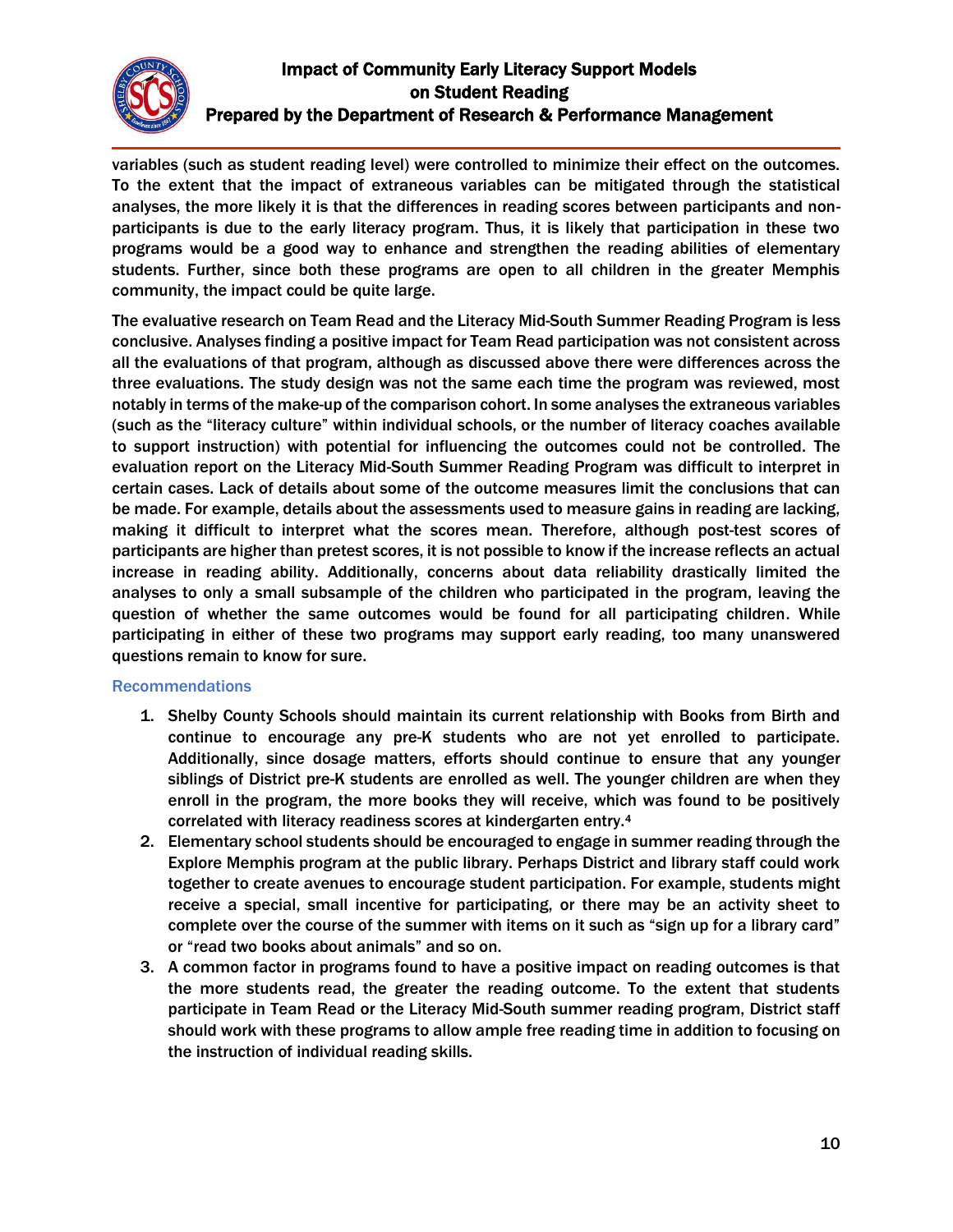

### Appendix

| Zip Code Location of SCS Elementary Schools and Program Services |                                   |                                                |                    |                                                                   |                                                         |  |  |
|------------------------------------------------------------------|-----------------------------------|------------------------------------------------|--------------------|-------------------------------------------------------------------|---------------------------------------------------------|--|--|
| <b>SCS School</b><br>Zip Code                                    | <b>Books from</b><br><b>Birth</b> | Cornerstone<br><b>Home Visiting</b><br>Program | <b>Team Read</b>   | <b>Memphis Public Library</b><br><b>Summer Reading</b><br>Program | Literacy Mid-South<br><b>Summer Learning</b><br>Program |  |  |
| 38002                                                            | $\pmb{\mathsf{x}}$                |                                                |                    |                                                                   |                                                         |  |  |
| 38016                                                            | X                                 | $\pmb{\mathsf{x}}$                             | $\pmb{\mathsf{x}}$ |                                                                   | $\pmb{\mathsf{x}}$                                      |  |  |
| 38018                                                            | $\pmb{\mathsf{x}}$                | $\pmb{\mathsf{x}}$                             | X                  | $\pmb{\mathsf{x}}$                                                |                                                         |  |  |
| 38053                                                            | $\pmb{\mathsf{X}}$                |                                                |                    |                                                                   |                                                         |  |  |
| 38103                                                            | $\pmb{\mathsf{X}}$                | $\pmb{\mathsf{x}}$                             |                    | $\pmb{\mathsf{x}}$                                                |                                                         |  |  |
| 38104                                                            | X                                 | X                                              |                    |                                                                   |                                                         |  |  |
| 38105                                                            | $\pmb{\times}$                    | $\pmb{\mathsf{X}}$                             | X                  |                                                                   |                                                         |  |  |
| 38106                                                            | X                                 | $\mathsf{x}$                                   | x                  | $\pmb{\mathsf{x}}$                                                | $\pmb{\mathsf{x}}$                                      |  |  |
| 38107                                                            | $\pmb{\mathsf{X}}$                | $\pmb{\mathsf{x}}$                             | $\pmb{\times}$     | $\pmb{\times}$                                                    | $\pmb{\times}$                                          |  |  |
| 38108                                                            | $\pmb{\mathsf{x}}$                | $\pmb{\mathsf{X}}$                             | X                  | $\pmb{\mathsf{X}}$                                                | $\pmb{\mathsf{X}}$                                      |  |  |
| 38109                                                            | $\pmb{\times}$                    | $\pmb{\mathsf{x}}$                             | $\pmb{\mathsf{X}}$ | $\pmb{\mathsf{X}}$                                                |                                                         |  |  |
| 38111                                                            | $\pmb{\mathsf{x}}$                | X                                              | X                  | X                                                                 | $\pmb{\mathsf{x}}$                                      |  |  |
| 38112                                                            | $\mathsf{x}$                      | $\pmb{\times}$                                 |                    |                                                                   | $\pmb{\mathsf{X}}$                                      |  |  |
| 38114                                                            | $\pmb{\mathsf{x}}$                | $\pmb{\mathsf{x}}$                             | $\pmb{\mathsf{X}}$ |                                                                   | $\pmb{\mathsf{X}}$                                      |  |  |
| 38115                                                            | X                                 | $\pmb{\mathsf{x}}$                             | X                  |                                                                   | $\pmb{\mathsf{X}}$                                      |  |  |
| 38116                                                            | $\pmb{\times}$                    | $\pmb{\times}$                                 |                    | $\pmb{\mathsf{x}}$                                                | $\pmb{\times}$                                          |  |  |
| 38117                                                            | $\pmb{\mathsf{x}}$                | $\pmb{\times}$                                 | X                  | $\pmb{\mathsf{X}}$                                                |                                                         |  |  |
| 38118                                                            | $\pmb{\mathsf{X}}$                | $\pmb{\times}$                                 | X                  | $\pmb{\mathsf{X}}$                                                | $\pmb{\mathsf{x}}$                                      |  |  |
| 38119                                                            | X                                 | $\pmb{\mathsf{X}}$                             | X                  |                                                                   |                                                         |  |  |
| 38120                                                            | X                                 |                                                | x                  |                                                                   |                                                         |  |  |
| 38122                                                            | $\pmb{\mathsf{x}}$                | $\pmb{\mathsf{X}}$                             | X                  | $\pmb{\mathsf{X}}$                                                | $\pmb{\mathsf{x}}$                                      |  |  |
| 38125                                                            | $\pmb{\mathsf{X}}$                | $\pmb{\mathsf{x}}$                             |                    | $\pmb{\mathsf{x}}$                                                |                                                         |  |  |
| 38126                                                            | $\pmb{\mathsf{X}}$                | $\pmb{\mathsf{x}}$                             | X                  | $\pmb{\mathsf{x}}$                                                | $\pmb{\mathsf{x}}$                                      |  |  |
| 38127                                                            | X                                 | $\pmb{\mathsf{x}}$                             |                    | X                                                                 | $\pmb{\mathsf{X}}$                                      |  |  |
| 38128                                                            | $\pmb{\mathsf{x}}$                | $\pmb{\mathsf{x}}$                             | $\pmb{\mathsf{X}}$ | $\pmb{\mathsf{x}}$                                                | $\pmb{\times}$                                          |  |  |
| 38133                                                            | $\pmb{\mathsf{x}}$                | $\pmb{\mathsf{x}}$                             |                    |                                                                   |                                                         |  |  |
| 38134                                                            | X                                 | $\pmb{\times}$                                 |                    | $\pmb{\mathsf{X}}$                                                | X                                                       |  |  |
| 38135                                                            | $\pmb{\mathsf{x}}$                | $\pmb{\mathsf{x}}$                             |                    |                                                                   | $\pmb{\mathsf{X}}$                                      |  |  |
| 38138                                                            | $\pmb{\mathsf{X}}$                |                                                | $\pmb{\mathsf{X}}$ |                                                                   |                                                         |  |  |
| 38141                                                            | $\pmb{\mathsf{x}}$                | X                                              | X                  |                                                                   | $\pmb{\mathsf{x}}$                                      |  |  |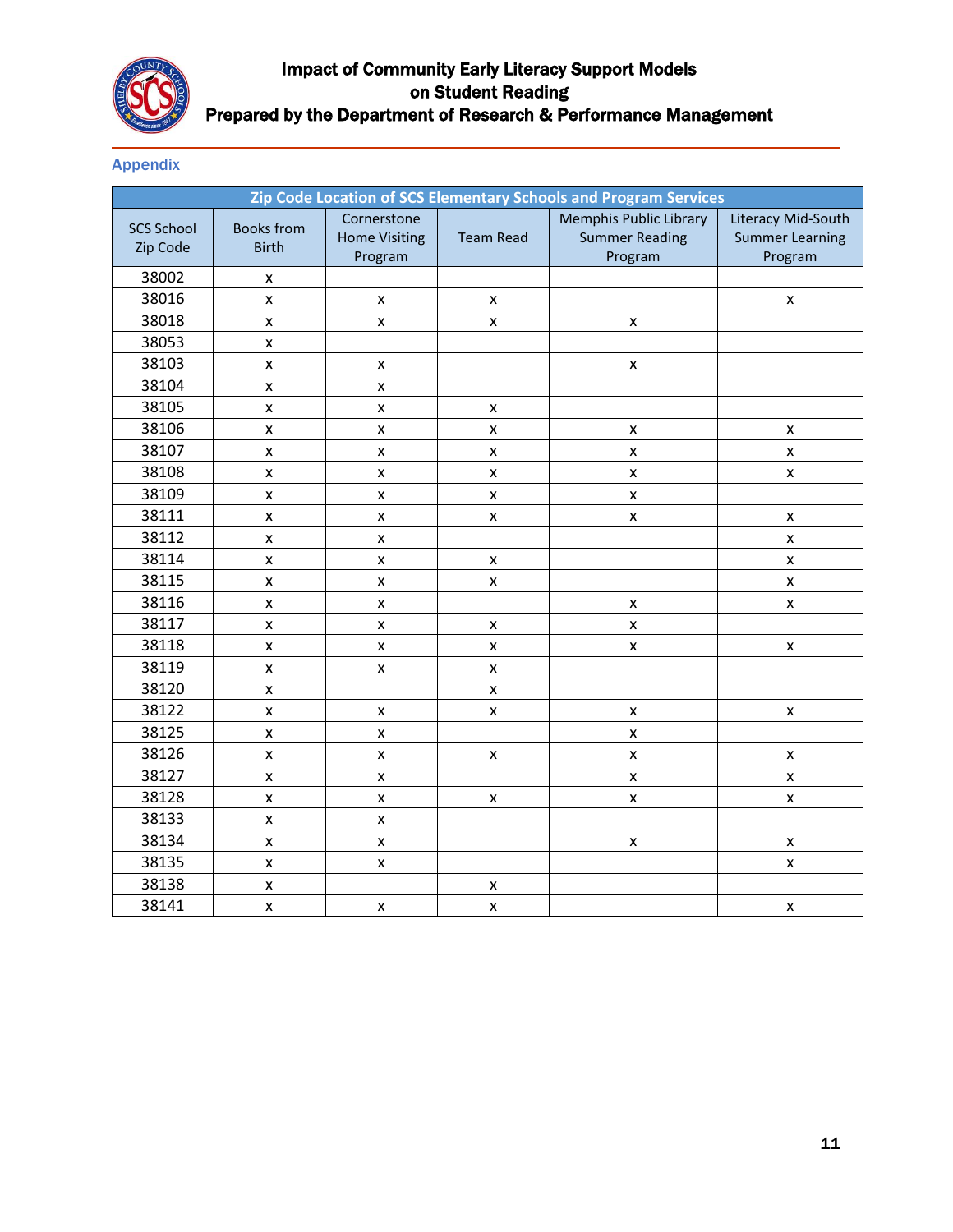

| <b>Current Enrollment by Zip Code and Grade</b> |              |           |           |           |           |           |       |  |
|-------------------------------------------------|--------------|-----------|-----------|-----------|-----------|-----------|-------|--|
| <b>SCS School</b><br>Zip Code                   | Kindergarten | 1st Grade | 2nd Grade | 3rd Grade | 4th Grade | 5th Grade | Total |  |
| 38002                                           | 51           | 49        | 52        | 67        | 76        | 75        | 370   |  |
| 38016                                           | 649          | 604       | 693       | 692       | 676       | 639       | 3953  |  |
| 38018                                           | 148          | 121       | 129       | 139       | 161       | 127       | 825   |  |
| 38053                                           | 103          | 105       | 111       | 111       | 115       | 119       | 664   |  |
| 38103                                           | 111          | 86        | 98        | 101       | 98        | 97        | 591   |  |
| 38104                                           | 200          | 182       | 193       | 192       | 190       | 203       | 1160  |  |
| 38105                                           | 32           | 52        | 35        | 42        | 27        | 38        | 226   |  |
| 38106                                           | 197          | 197       | 202       | 184       | 179       | 182       | 1141  |  |
| 38107                                           | 48           | 55        | 39        | 53        | 53        | 42        | 290   |  |
| 38108                                           | 363          | 301       | 354       | 393       | 378       | 363       | 2152  |  |
| 38109                                           | 544          | 454       | 516       | 476       | 519       | 465       | 2974  |  |
| 38111                                           | 286          | 255       | 266       | 267       | 258       | 245       | 1577  |  |
| 38112                                           | 187          | 182       | 201       | 198       | 212       | 206       | 1186  |  |
| 38114                                           | 364          | 366       | 345       | 396       | 325       | 331       | 2127  |  |
| 38115                                           | 580          | 586       | 620       | 581       | 589       | 572       | 3528  |  |
| 38116                                           | 565          | 534       | 527       | 554       | 486       | 488       | 3154  |  |
| 38117                                           | 296          | 286       | 300       | 330       | 302       | 286       | 1800  |  |
| 38118                                           | 615          | 613       | 586       | 642       | 581       | 529       | 3566  |  |
| 38119                                           | 143          | 97        | 118       | 141       | 133       | 134       | 766   |  |
| 38120                                           | 186          | 185       | 193       | 208       | 209       | 196       | 1177  |  |
| 38122                                           | 408          | 370       | 364       | 400       | 378       | 385       | 2305  |  |
| 38125                                           | 432          | 467       | 466       | 513       | 549       | 523       | 2950  |  |
| 38126                                           | 47           | 64        | 61        | 56        | 59        | 55        | 342   |  |
| 38127                                           | 323          | 260       | 284       | 297       | 303       | 262       | 1729  |  |
| 38128                                           | 219          | 226       | 211       | 215       | 260       | 237       | 1368  |  |
| 38133                                           | 144          | 126       | 145       | 169       | 155       | 175       | 914   |  |
| 38134                                           | 223          | 223       | 229       | 229       | 213       | 206       | 1323  |  |
| 38135                                           | 84           | 89        | 109       | 108       | 100       | 105       | 595   |  |
| 38138                                           | 94           | 105       | 123       | 102       | 93        | 108       | 625   |  |
| 38141                                           | 208          | 216       | 215       | 240       | 268       | 280       | 1427  |  |
| 38152                                           | 0            | 78        | 75        | 53        | 57        | 65        | 328   |  |
| Total                                           | 7850         | 7534      | 7860      | 8149      | 8002      | 7738      | 47133 |  |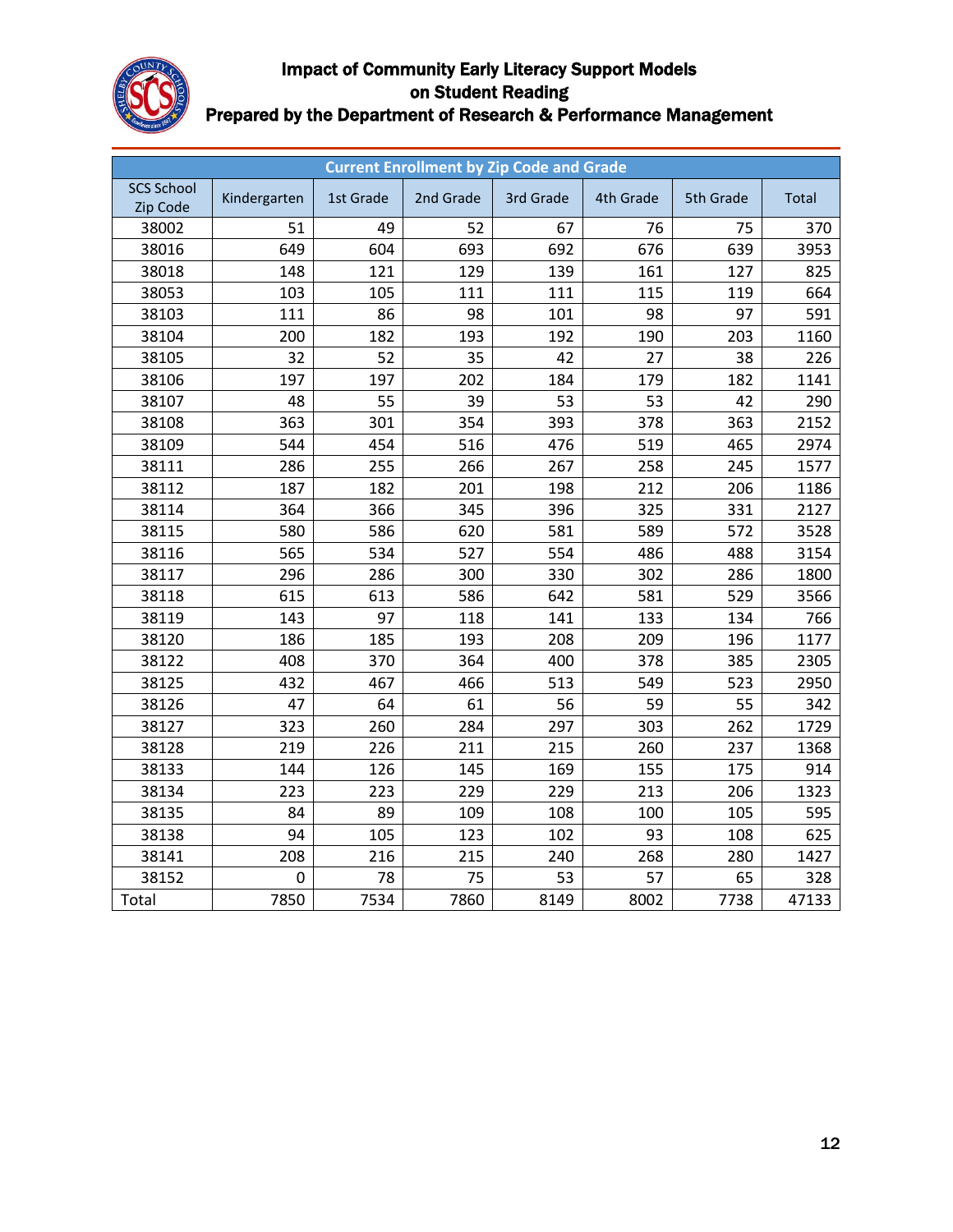

### **Endnotes**

<sup>1</sup>Samiei, S., Bush, A.J., Sell, M., & Imig, D. (2015). Examining the Association Between the Imagination Library Early Childhood Literacy Program and Kindergarten Readiness, *Reading Psychology*, DOI: 10.1080/02702711.2015.1072610

2Sell, M., Imig, D., & Samiei, S. (2014). *Links between Books from Birth Participation and Second-Grade Reading Performance*. Pathways to Success Research Brief: Shelby County Schools and the Urban Child Institute.

<sup>3</sup>Sell, M.A. (2015). *Comparisons of Academic Data for Shelby County Books from Birth Participants versus Non-Participants*. Office of Strategy and Innovation Research Brief: Shelby County Schools.

*<sup>4</sup>More books at home linked to higher reading scores*. (2014). Urban Child Institute blogpost: [http://www.urbanchildinstitute.org/articles/updates/more-books-at-home-linked-to-higher-reading](http://www.urbanchildinstitute.org/articles/updates/more-books-at-home-linked-to-higher-reading-scores)[scores](http://www.urbanchildinstitute.org/articles/updates/more-books-at-home-linked-to-higher-reading-scores)

<sup>5</sup>*Tennessee's Imagination Library Improves School Preparedness*. (n.d.). Tennessee Board of Regents Report: [https://usa.imaginationlibrary.com/medias/file/books\\_from\\_birth.pdf](https://usa.imaginationlibrary.com/medias/file/books_from_birth.pdf)

<sup>6</sup>Long, G.F. (2007). *A Report on Hawaii's Imagination Library Program*. University of Hawaii Learning to Grow Project:

<https://usa.imaginationlibrary.com/medias/file/Hawaii%20Research%20Survey.pdf>

<sup>7</sup>Seitz, H., & Capuozzo, R. (2010). *One-Year Evaluation on Alaska's Imagination Library Program*. University of Alaska: [https://usa.imaginationlibrary.com/medias/file/ilak\\_2009\\_finalreport.pdf](https://usa.imaginationlibrary.com/medias/file/ilak_2009_finalreport.pdf)

<sup>8</sup>Pfannenstiel, J., & Seltzer, D. (1989). New Parents as Teachers: Evaluation of an Early Parent Education Program. *Early Childhood Research Quarterly*, 4, 1-18.

<sup>9</sup>McGilly, K. (2000). Chicago *Born to Learn*™ Neuroscience Project: Final report to Robert R. McCormick Tribune Foundation. St. Louis, MO: Parents as Teachers National Center, Inc.

<sup>10</sup>Drazen, S., & Haust, M. (1993, August). *Raising reading readiness in low-income children by parent education*. Paper presented at the annual meeting of the American Psychological Association.

<sup>11</sup>Pfannenstiel, J., Lambson, T., & Yarnell, V. (1996). *The Parents as Teachers Program: Longitudinal follow-up to the second wave study*. Overland Park, KS: Research & Training Associates.

<sup>12</sup>Coates, D. (1997). *Memo on one-year update on Stanford scores of students – early childhood evaluation study group: Parents as Teachers program leads to elementary school success*. Parkway School District News*.*

<sup>13</sup>*Parents as Teachers: Results of the Innovative Approached to Literacy Project* (2015). Center for Early Education Evaluaion at HighScope:

[https://static1.squarespace.com/static/56be46a6b6aa60dbb45e41a5/t/57eea4abc534a57520](https://static1.squarespace.com/static/56be46a6b6aa60dbb45e41a5/t/57eea4abc534a575207ad7ed/1475257516482/PAT_ResearchReport_IAL_2015.pdf) [7ad7ed/1475257516482/PAT\\_ResearchReport\\_IAL\\_2015.pdf](https://static1.squarespace.com/static/56be46a6b6aa60dbb45e41a5/t/57eea4abc534a575207ad7ed/1475257516482/PAT_ResearchReport_IAL_2015.pdf)